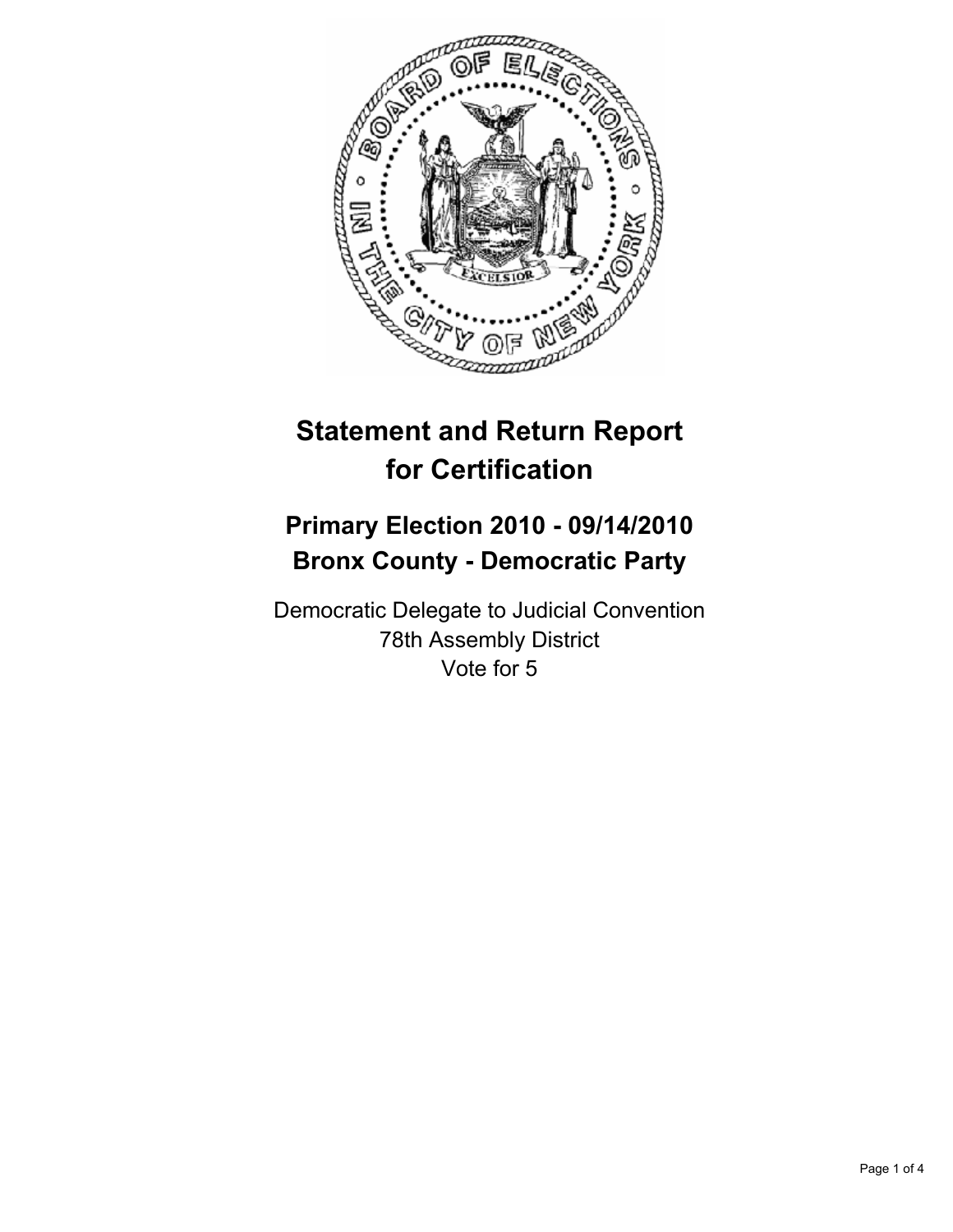

### **Assembly District 78**

| <b>PUBLIC COUNTER</b>            | 4,107        |
|----------------------------------|--------------|
| <b>EMERGENCY</b>                 | 0            |
| ABSENTEE/MILITARY                | 83           |
| AFFIDAVIT                        | 89           |
| RONN ANTHONY JORDAN              | 760          |
| NILDA VELAZQUEZ                  | 2,069        |
| <b>NEREIDA MEDINA</b>            | 881          |
| <b>BERNADINE BENJAMIN</b>        | 827          |
| <b>ANDREA NIEVES</b>             | 900          |
| <b>SERGIO VILLAVERDE</b>         | 1,221        |
| EDWARD V CORCINO                 | 523          |
| <b>ANA RIVERA</b>                | 1,635        |
| ANOTADO (WRITE-IN)               | 1            |
| COUMO (WRITE-IN)                 | $\mathbf{1}$ |
| CUAMO (WRITE-IN)                 | 1            |
| DANIEL AP (WRITE-IN)             | 1            |
| DESIREE HUNTER-PILGIN (WRITE-IN) | 2            |
| EDNIVORCINO (WRITE-IN)           | 1            |
| <b>GEORGE TRBOR (WRITE-IN)</b>   | 1            |
| <b>GERTRUDE CHAM (WRITE-IN)</b>  | 1            |
| <b>GUSAVO RIVERA (WRITE-IN)</b>  | 1            |
| H. CLINTON (WRITE-IN)            | 1            |
| I SMOKE I VOTE (WRITE-IN)        | $\mathbf{1}$ |
| JOHN MARTH (WRITE-IN)            | 2            |
| JORGE JAVIER (WRITE-IN)          | 1            |
| JOSE RIVERA (WRITE-IN)           | 2            |
| LUCILA SAPP (WRITE-IN)           | 1            |
| LYDIA POREZ (WRITE-IN)           | 1            |
| MANUEL FELIX (WRITE-IN)          | $\mathbf{1}$ |
| MARGARET GROOKE (WRITE-IN)       | 2            |
| NELSON CASTRO (WRITE-IN)         | 1            |
| NIDIDA VELAQU (WRITE-IN)         | $\mathbf{1}$ |
| NLDA VELAGUEZ (WRITE-IN)         | 1            |
| PAN FIREY (WRITE-IN)             | 1            |
| PEDRO E. (WRITE-IN)              | 1            |
| RICE (WRITE-IN)                  | 1            |
| SEAN COFFEY (WRITE-IN)           | 1            |
| TONY POWELL (WRITE-IN)           | 1            |
| <b>UBALDO LEBRON (WRITE-IN)</b>  | 1            |
| WILLIAM SULLIVAN (WRITE-IN)      | 1            |
| <b>Total Votes</b>               | 8,848        |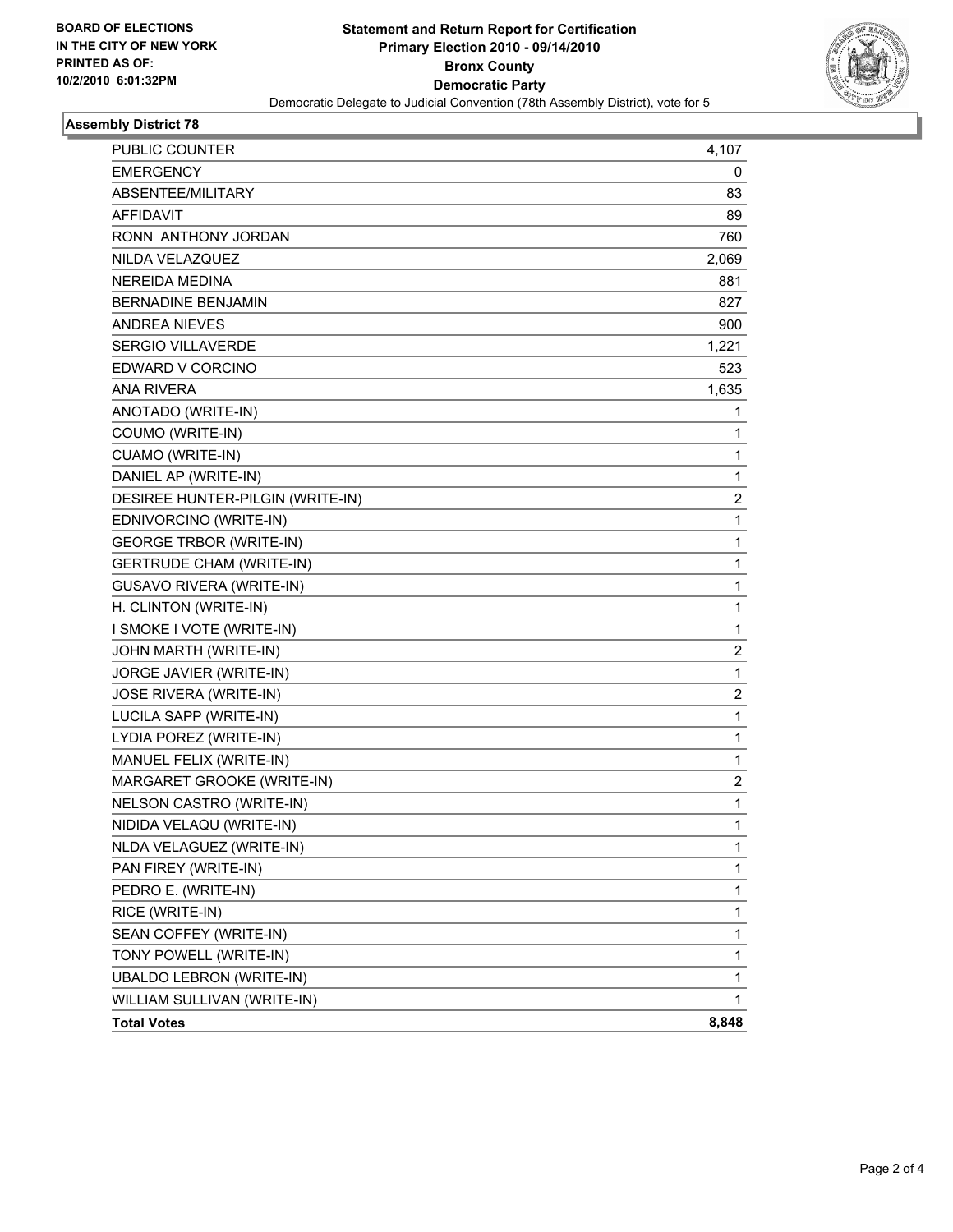

#### **Total for Democratic Delegate to Judicial Convention (78th Assembly District) - Bronx County**

| PUBLIC COUNTER                   | 4,107                   |
|----------------------------------|-------------------------|
| <b>EMERGENCY</b>                 | 0                       |
| ABSENTEE/MILITARY                | 83                      |
| <b>AFFIDAVIT</b>                 | 89                      |
| RONN ANTHONY JORDAN              | 760                     |
| NILDA VELAZQUEZ                  | 2,069                   |
| <b>NEREIDA MEDINA</b>            | 881                     |
| <b>BERNADINE BENJAMIN</b>        | 827                     |
| <b>ANDREA NIEVES</b>             | 900                     |
| <b>SERGIO VILLAVERDE</b>         | 1,221                   |
| EDWARD V CORCINO                 | 523                     |
| <b>ANA RIVERA</b>                | 1,635                   |
| ANOTADO (WRITE-IN)               | 1                       |
| COUMO (WRITE-IN)                 | 1                       |
| CUAMO (WRITE-IN)                 | 1                       |
| DANIEL AP (WRITE-IN)             | 1                       |
| DESIREE HUNTER-PILGIN (WRITE-IN) | 2                       |
| EDNIVORCINO (WRITE-IN)           | 1                       |
| <b>GEORGE TRBOR (WRITE-IN)</b>   | 1                       |
| <b>GERTRUDE CHAM (WRITE-IN)</b>  | 1                       |
| <b>GUSAVO RIVERA (WRITE-IN)</b>  | 1                       |
| H. CLINTON (WRITE-IN)            | 1                       |
| I SMOKE I VOTE (WRITE-IN)        | $\mathbf{1}$            |
| JOHN MARTH (WRITE-IN)            | $\overline{c}$          |
| JORGE JAVIER (WRITE-IN)          | 1                       |
| JOSE RIVERA (WRITE-IN)           | 2                       |
| LUCILA SAPP (WRITE-IN)           | 1                       |
| LYDIA POREZ (WRITE-IN)           | 1                       |
| MANUEL FELIX (WRITE-IN)          | 1                       |
| MARGARET GROOKE (WRITE-IN)       | $\overline{\mathbf{c}}$ |
| NELSON CASTRO (WRITE-IN)         | 1                       |
| NIDIDA VELAQU (WRITE-IN)         | $\mathbf 1$             |
| NLDA VELAGUEZ (WRITE-IN)         | 1                       |
| PAN FIREY (WRITE-IN)             | $\mathbf 1$             |
| PEDRO E. (WRITE-IN)              | 1                       |
| RICE (WRITE-IN)                  | 1                       |
| SEAN COFFEY (WRITE-IN)           | 1                       |
| TONY POWELL (WRITE-IN)           | 1                       |
| <b>UBALDO LEBRON (WRITE-IN)</b>  | 1                       |
| WILLIAM SULLIVAN (WRITE-IN)      | 1                       |
| <b>Total Votes</b>               | 8,848                   |
|                                  |                         |